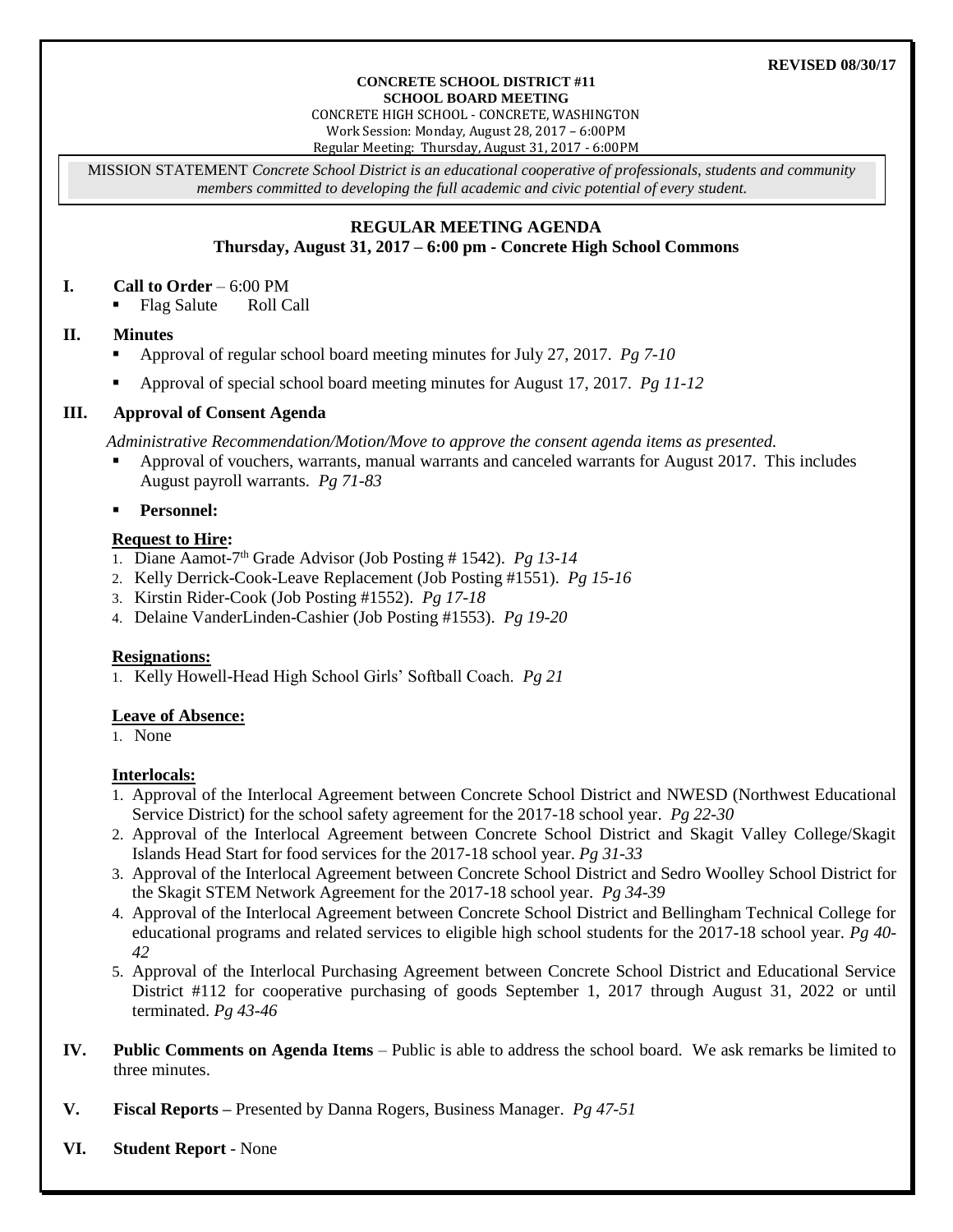#### **REVISED 08/30/17**

## **VII. Superintendent's Report – Wayne Barrett**

- Opening Day of School & Staffing
	- Sedro-Woolley Drill

# **VIII. Old Business**

- *A.* Request approval of the final reading of policy #2418-Waiver of High School Graduation Credits Wayne Barrett. *Administrative Recommendation Action/Motion/Move to approve the final reading of policy #2418-Waiver of High School Graduation Credits. Pg (see July 2017 board packet)*
- *B.* Request approval of the final reading of policy #2026-District Assessment Security Policy Leilani Thomas. *Administrative Recommendation Action/Motion/Move to approve the final reading of policy #2026-District Assessment Security Policy. Pg (see July 2017 board packet)*

# **IX. New Business**

- *A.* Request approval of the Pesticide Summary Usage Report Schuyler Brown. *Administrative Recommendation/Action/Motion/Move to approve the Pesticide Summary Usage Report. Pg 52*
- *B.* Request approval to use non-WOA officials for all middle school athletic contests for 2017-18 Randy Sweeney. *Administrative Recommendation Action/Motion/Move to approve the use of non-WOA officials for all middle school athletic contests for 2017-18. Pg 53*
- *C.* Request approval of the Parent Involvement Policy #4130 (annual policy review) Leilani Thomas. *Administrative Recommendation Action/Motion/Move to approve the Parent Involvement Policy #4130 (annual policy review). Pg 54*
- *D.* Request approval of the first reading of revised policy #1410-Executive or Closed Sessions Wayne Barrett. *Administrative Recommendation Action/Motion/Move to approve the first reading of revised policy #1410-Executive or Closed Sessions. Pg 55-56*
- *E.* Request approval of the first reading of revised policy #2021-Library Information and Technology Programs – Wayne Barrett. *Administrative Recommendation Action/Motion/Move to approve the first reading of revised policy #2021-Library Information and Technology Programs. Pg 57*
- *F.* Request approval of the first reading of revised policy #3122-Excused and Unexcused Absences Wayne Barrett. *Administrative Recommendation Action/Motion/Move to approve the first reading of revised policy #3122-Excused and Unexcused Absences. Pg 58-61*
- *G.* Request approval for Basic Education Certification of Compliance for the 2017-18 school year Wayne Barrett. *Administrative Recommendation Action/Motion/Move to approve Basic Education Certification of Compliance for the 2017-18 school year. Pg 62-65*
- *H.* Request approval for the following elementary and high school teachers to teach out of their endorsement: Emily Roberts. Carrie Newby, Jim Newby, Brandon Wright, and Sacha Buller – Wayne Barrett. *Administrative Recommendation Action/Motion/Move to approve the following elementary and high school teachers to teach out of their endorsement: Emily Roberts, Carrie Newby, Jim Newby, Brandon Wright, and Sacha Buller. Pg 66*
- *I.* Request approval of the supplemental contract for Sarabeth Smith to teach a regular class during her assigned prep period – Wayne Barrett. *Administrative Recommendation Action/Motion/Move to approve the supplemental contract for Sarabeth Smith to teach a regular class during her assigned prep period. Pg 67*